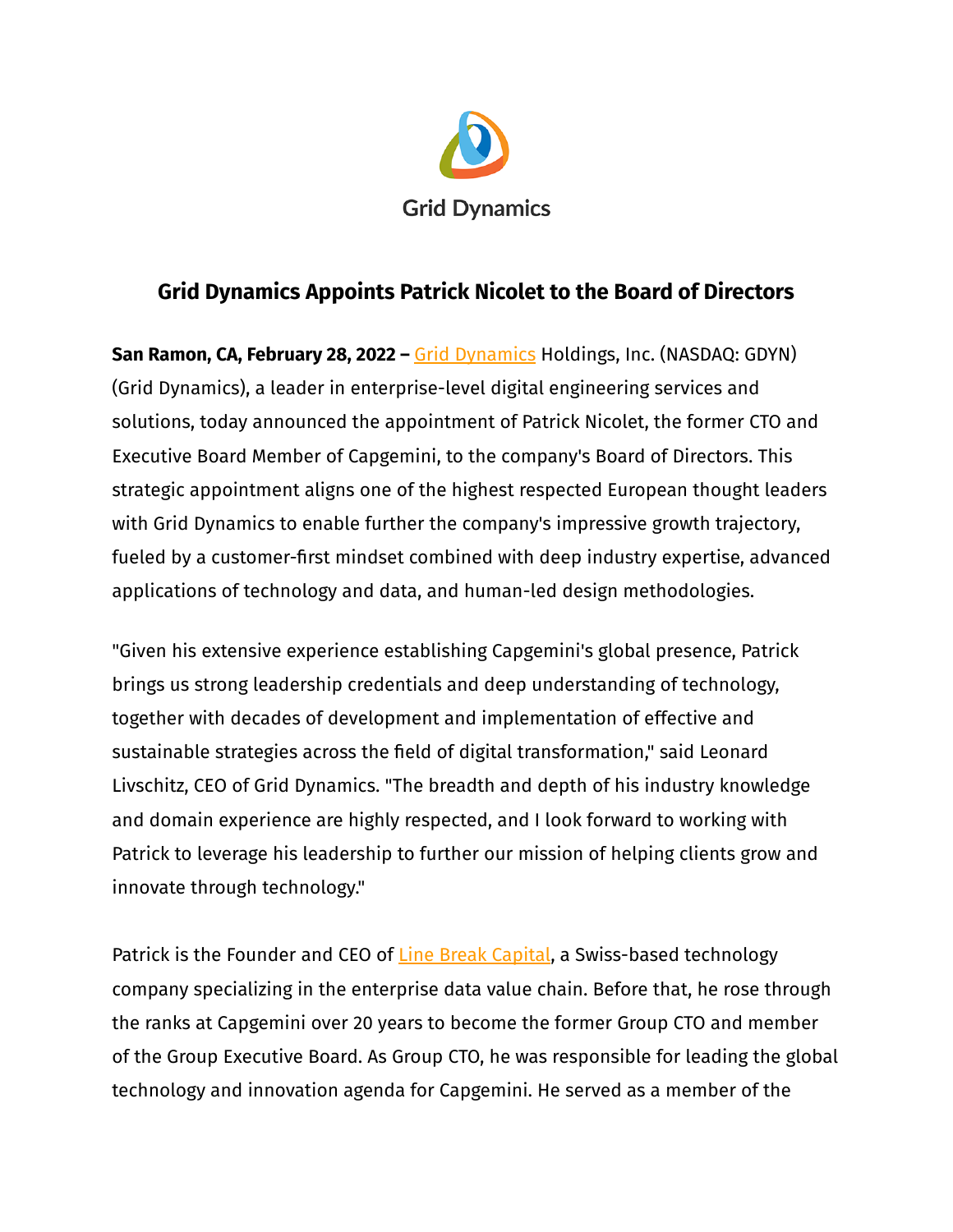Group Executive Board, the highest management team for eight years. Currently, Patrick serves as Chairman of the Board of Directors at Olympe, an award-winning IT company. He sits on the board of multiple companies operating in technology, data, and Web 3.0.

"From the beginning onwards, I was highly impressed by Grid Dynamics' technological excellence and expertise in software engineering. Their innovative, sustainable, and dynamic approach to digital transformation is compelling and bound to position the company as an indisputable leader in the field on the global stage. I look forward to working with Leonard Livschitz and the Board of Grid Dynamics." said Patrick Nicolet.

###

## **About Grid Dynamics**

Grid Dynamics (Nasdaq: GDYN) is a digital-native technology services provider that accelerates growth and bolsters competitive advantage for Fortune 1000 companies. Grid Dynamics provides digital transformation consulting and implementation services in omnichannel customer experience, big data analytics, search, artificial intelligence, cloud migration, and application modernization. Grid Dynamics achieves high speed-to-market, quality, and efficiency by using technology accelerators, an agile delivery culture, and its pool of global engineering talent. Founded in 2006, Grid Dynamics is headquartered in Silicon Valley with offices across the US, UK, Netherlands, Mexico, and Central and Eastern Europe.

To learn more about Grid Dynamics, please visit [www.griddynamics.com](http://www.griddynamics.com). Follow us o[n](https://www.facebook.com/griddynamics) [Facebook](https://www.facebook.com/griddynamics), [Twitter,](https://twitter.com/griddynamics) and [LinkedIn](https://www.linkedin.com/company/grid-dynamics/).

## **Media Contact:**

Beth Trier Trier and Company for Grid Dynamics